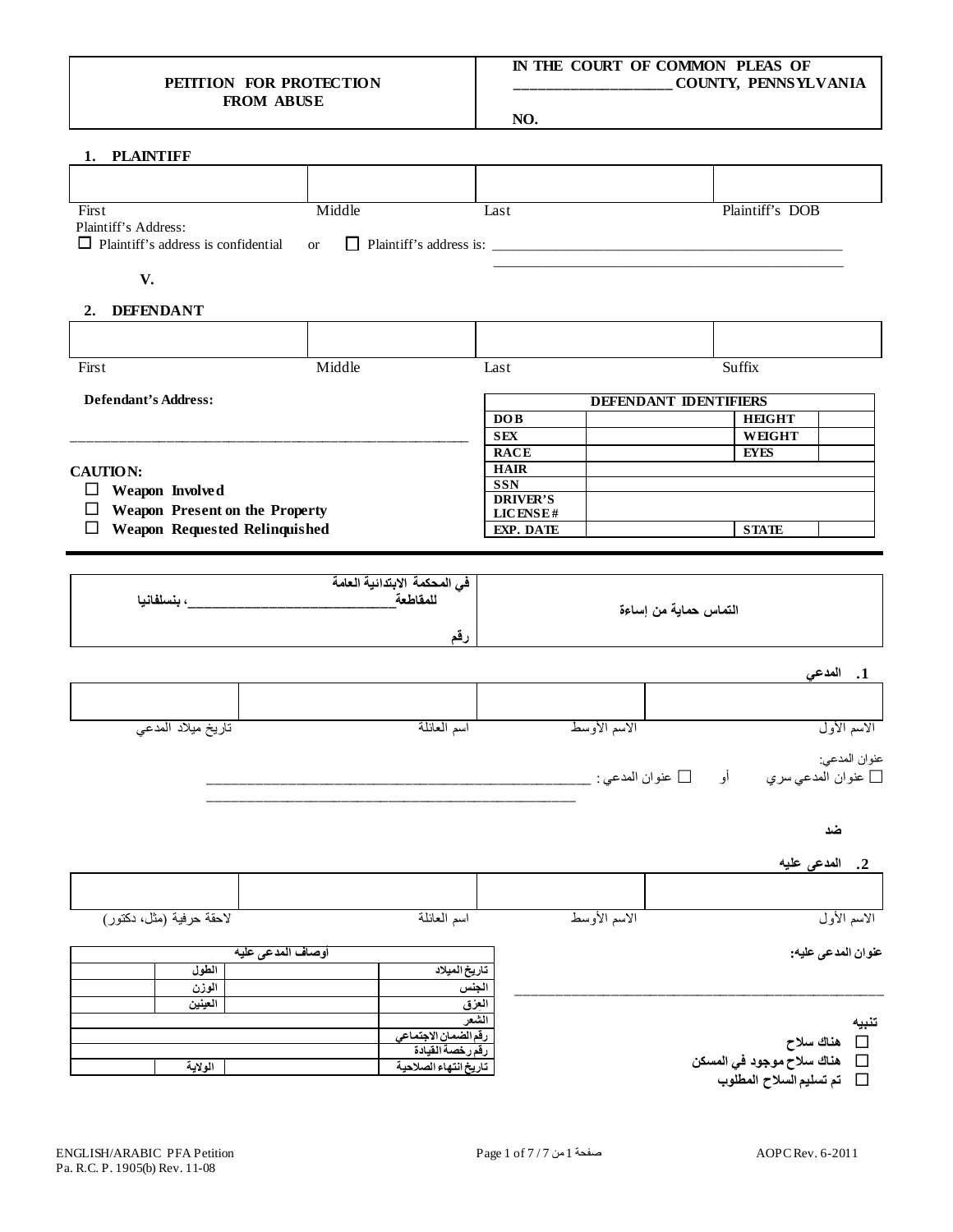licensed firearms dealer; is employed by a licensed firearms dealer or manufacturer; is employed as a writer, researcher or technician in the firearms or hunting industry; or is required to carry a firearm as a condition of employment. عليه تاجر أسلحة نارية مرخص له؛ أو يعمل لدى تاجر أو مصنّع أسلحة نارية مر خص له؛ أو يعمل ككاتب أو باحث أو فنّي في صناعة الأسلحة النارية أو في مجال الصید؛ أو مطلوب منھ حمل سلاح ناري كشرط من شروط عملھ أو وظیفتھ. 3. I am filing this petition on behalf of  $\Box$  myself and/or  $\Box$  another person. .3 أنا أقدم ھذا الالتماس بالنیابة عن نفسي و/أو شخص آخر If you checked "myself", please answer all questions referring to yourself as "Plaintiff". If you ONLY checked "another person", please answer all questions referring to that person as the "Plaintiff", and provide your name and address here, as filer, unless confidential. إذا قمت بوضع علامة على مربع "نفسي"، فیرجى الإجابة عن جمیع الأسئلة التي تشیر إلى نفسك كـ "مدعي". أما إذا وضعت علامة فقط على مربع "شخص آخر"، فیرجى الإجابة عن كافة الأسئلة التي تشیر إلى ذلك الشخص كـ "مدعي"، وتقدیم اسمك و عنوانك هنا، كمقدم للالتماس، إلا إذا كان ذلك سرياً. اسم مقدم الالتماس / Name s'Filer لاحقة حرفیة / Suffix اسم العائلة / Last الاسم الأوسط / Middle الاسم الأول / First (مثل، جونیور) Filer's address is confidential or  $\Box$  Filer's address is: \_\_\_\_\_\_\_\_\_\_\_\_\_\_\_\_\_\_\_\_\_\_\_\_\_\_\_\_\_\_\_\_\_\_\_\_\_\_\_\_\_\_\_\_\_\_\_\_\_\_\_\_ عنوان مقدم الالتماس سري أو عنوان مقدم الالتماس ھو: \_\_\_\_\_\_\_\_\_\_\_\_\_\_\_\_\_\_\_\_\_\_\_\_\_\_\_\_\_\_\_\_\_\_\_\_\_\_\_\_\_\_\_\_\_\_\_\_\_\_\_\_ If you checked "Another Person", indicate your relationship with Plaintiff:  $\Box$  parent of minor Plaintiff(s)<br> $\Box$  applicant for appointment a applicant for appointment as guardian ad litem of minor Plaintiff(s)  $\Box$  adult household member with minor Plaintiff(s)  $\Box$  court appointed guardian of incompetent Plaintiff(s) إذا وضعت علامة على مربع "شخص آخر" أعلاه، فیرجى ذكر طبیعة علاقتك بالمدعي: والد/والدةمدعي (مدعین) قاصر طلب التعیین كوصي في القضیة للمدعي (مدعین) القاصر عضو عائلي بالغ مع مدعي (مدعین) قاصر ولي أمر معیّن من قبل المحكمة لمدعي (لمدعین) لا یتمتع بالأھلیة 4. Name(s) of all persons, including minor child/ren who seek protection from abuse: \_\_\_\_\_\_\_\_\_\_\_\_\_\_\_\_\_\_\_\_\_\_\_\_\_\_\_\_\_\_\_\_\_\_\_\_\_\_\_\_\_\_\_\_\_\_\_\_\_\_\_ \_\_\_\_\_\_\_\_\_\_\_\_\_\_\_\_\_\_\_\_\_\_\_\_\_\_\_\_\_\_\_\_\_\_\_\_\_\_\_\_\_\_\_\_\_\_\_\_\_\_\_ \_\_\_\_\_\_\_\_\_\_\_\_\_\_\_\_\_\_\_\_\_\_\_\_\_\_\_\_\_\_\_\_\_\_\_\_\_\_\_\_\_\_\_\_\_\_\_\_\_\_\_ .4 اسم (أسماء) جمیع الأشخاص، بما في ذلك الطفل (الأطفال) القاصر الذي یسعى للحصول على حمایة من إساءة: \_\_\_\_\_\_\_\_\_\_\_\_\_\_\_\_\_\_\_\_\_\_\_\_\_\_\_\_\_\_\_\_\_ \_\_\_\_\_\_\_\_\_\_\_\_\_\_\_\_\_\_\_\_\_\_\_\_\_\_\_\_\_\_\_\_\_\_\_\_\_\_\_\_\_\_\_\_\_\_\_\_\_\_\_\_\_ \_\_\_\_\_\_\_\_\_\_\_\_\_\_\_\_\_\_\_\_\_\_\_\_\_\_\_\_\_\_\_\_\_\_\_\_\_\_\_\_\_\_\_\_\_\_\_\_\_\_\_\_\_ \_\_\_\_\_\_\_\_\_\_\_\_\_\_\_\_\_\_\_\_\_\_\_\_\_\_\_\_\_\_\_\_\_\_\_\_\_\_\_\_\_\_\_\_\_\_\_\_\_\_\_\_\_ 5. Indicate the relationship between Plaintiff and Defendant: CHECK ALL THAT APPLY:  $\Box$  spouse or former spouse of Defendant  $\Box$  parent of a child with Defendant  $\Box$  current or former sexual or intimate partner with Defendant  $\Box$  child of Plaintiff  $\Box$  child of Defendant<br> $\Box$  family member rela family member related by blood (consanguinity) to Defendant  $\Box$  family member related by marriage or affinity to Defendant  $\Box$  sibling (person who shares parenthood) of Defendant .5 اذكر طبیعة العلاقة بین المدعي والمدعى علیھ: ضع علامة على كل مربع مناسب: زوج (ـة) حالي أو زوج (ـة) سابق للمدعى علیھ والد/والدة طفل مع المدعى علیھ شریك جنسي أو حمیمي حالي أو سابق للمدعى علیھ طفل المدعي طفل المدعى علیھ فرد من العائلة قریب للمدعى علیھ بالدم (رابطة الدم) فرد من العائلة قریب للمدعى علیھ بحكم الزواج أو المصاھرة شقیق (شخص یشارك الوالدیة) للمدعى علیھ  $\Box$  ضع علامة هنا إذ كان عمر المدعى عليه 17 سنة أو ما دون.  $\Box$  Check here if Defendant is 17 years old or younger.

Defendant's place of employment is:

 $\Box$  Check here if you have reason to believe that Defendant is a

مكان عمل المدعى عليه: \_\_\_\_\_\_\_\_\_\_\_\_\_\_\_\_\_\_\_\_\_\_\_\_\_\_\_\_\_\_\_\_\_\_

قم بوضع علامة على المربع إذا كان لدیك أي سبب للاعتقاد بأن المدعى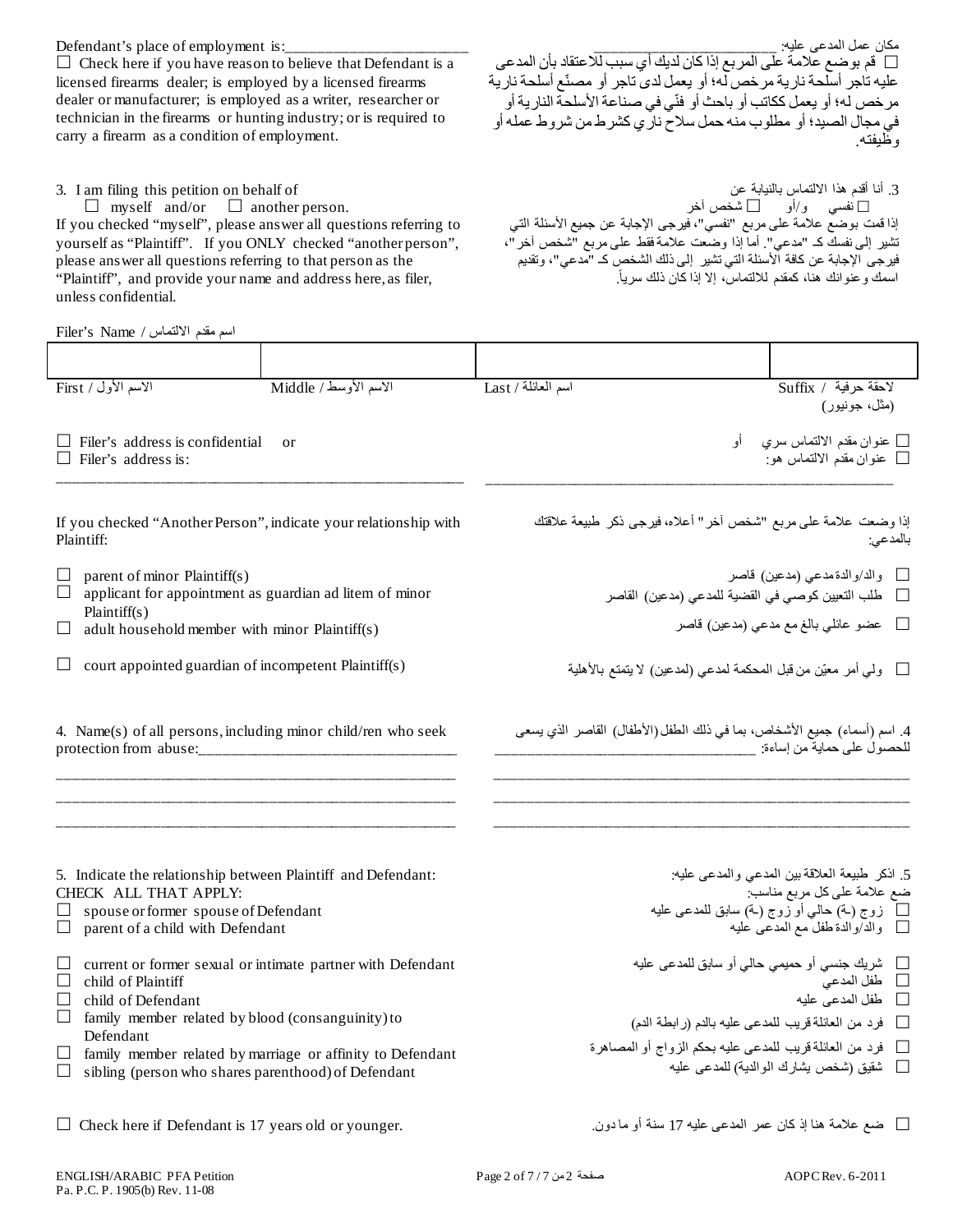| <b>Date</b>    | <b>Jurisdiction</b>                                            | <b>Court Number</b> | رقم المحكمة | الاختصاص القضائي                                          | التاريخ          |
|----------------|----------------------------------------------------------------|---------------------|-------------|-----------------------------------------------------------|------------------|
|                | The above referenced actions were filed:                       |                     |             | نم رفع القضايا المذكورة أعلاه:                            |                  |
|                | $\Box$ Protection from Abuse                                   |                     |             |                                                           | □ حماية من إساءة |
| $\Box$ Support |                                                                |                     |             |                                                           | ∏ نفقة           |
| $\Box$ Custody |                                                                |                     |             |                                                           | حضانة $\Box$     |
| $\Box$ Divorce |                                                                |                     |             |                                                           | ا طلاق $\Box$    |
| actions:       |                                                                |                     |             |                                                           |                  |
|                | 6. Plaintiff and Defendant are involved in the following court |                     |             | 6. المدعى والمدعى عليه مرتبطان بالقضايا القضائية التالية: |                  |

7. The Defendant  $\Box$  **HAS** /  $\Box$  **HAS NOT** been involved in any criminal court action.

The Defendant **IS / IS NOT** currently on probation. .حالیا القضائیة المراقبة **تحت حالیا لیس** / **حالیا** ھو علیھ المدعى

8. Plaintiff and Defendant are the parents of the following minor child/ren:

Name(s) / (أسماء (اسم Age(s) / (أعمار (عمر Who reside at (list address unless confidential) / الذي يسكن (يسكنون) في (اذكر العنوان إلا إذا كان سرياً)

9. If Plaintiff and Defendant are parents of any minor child/ren together, is there an existing court order regarding their custody?  $\Box$  **YES**  $\Box$  **NO** 

If you answered "Yes," in what county and state was the order issued?

If you are now seeking a child custody order as part of this petition, list the following information:

(a) Where has each child resided during the past five years? الماضیة؟ سنوات الخمس خلال طفل كل یسكن كان أین) أ(

.9 إذا كان المدعي والمدعى علیھ أبوین لأي طفل (أطفال) قاصر بالاشتراك، فھل ھناك حكم محكمة قائم بشأن حضانتھما؟

**نعم لا**

في حال أجبت بـ "نعم"، فبأي مقاطعة أو ولایة تم إصدار الحكم؟

\_\_\_\_\_\_\_\_\_\_\_\_\_\_\_\_\_\_\_\_\_\_\_\_\_\_\_\_\_\_\_\_\_\_

.7 المدعى علیھ **كان طرفا** / **لك یكن طرفا**بأي قضیة بمحكمة جنائیة.

.8 المدعي والمدعى علیھ أبوان للطفل (الأطفال) التالي:

في حال كنت تسعى للحصول على حكم بحضانة طفل كجزء من ھذا الالتماس، فیرجى ذكر المعلومات التالیة:

| Child's Name /<br>اسم الطفل | Person(s) child lived with $/$<br>الشخص (الأشخاص) الذي عاش الطفل معه | Address, unless confidential/<br>المعنوان، إلا إذا كان سرياً | متى؟ /? When |
|-----------------------------|----------------------------------------------------------------------|--------------------------------------------------------------|--------------|
|                             |                                                                      |                                                              |              |
|                             |                                                                      |                                                              |              |
|                             |                                                                      |                                                              |              |
|                             |                                                                      |                                                              |              |
|                             |                                                                      |                                                              |              |

(b) List any other persons who are known to have or claim a right to custody of each child listed above.

(ب) اذكر أي أشخاص آخرین معروف أن لدیھم أو یدعون أن لدیھم حق حضانة لكل طفل مدرج أعلاه.

| Name / الأسم | العنوان/ Address | he أساس الإدعاء / Basis of claim |
|--------------|------------------|----------------------------------|
|              |                  |                                  |
|              |                  |                                  |
|              |                  |                                  |
|              |                  |                                  |
|              |                  |                                  |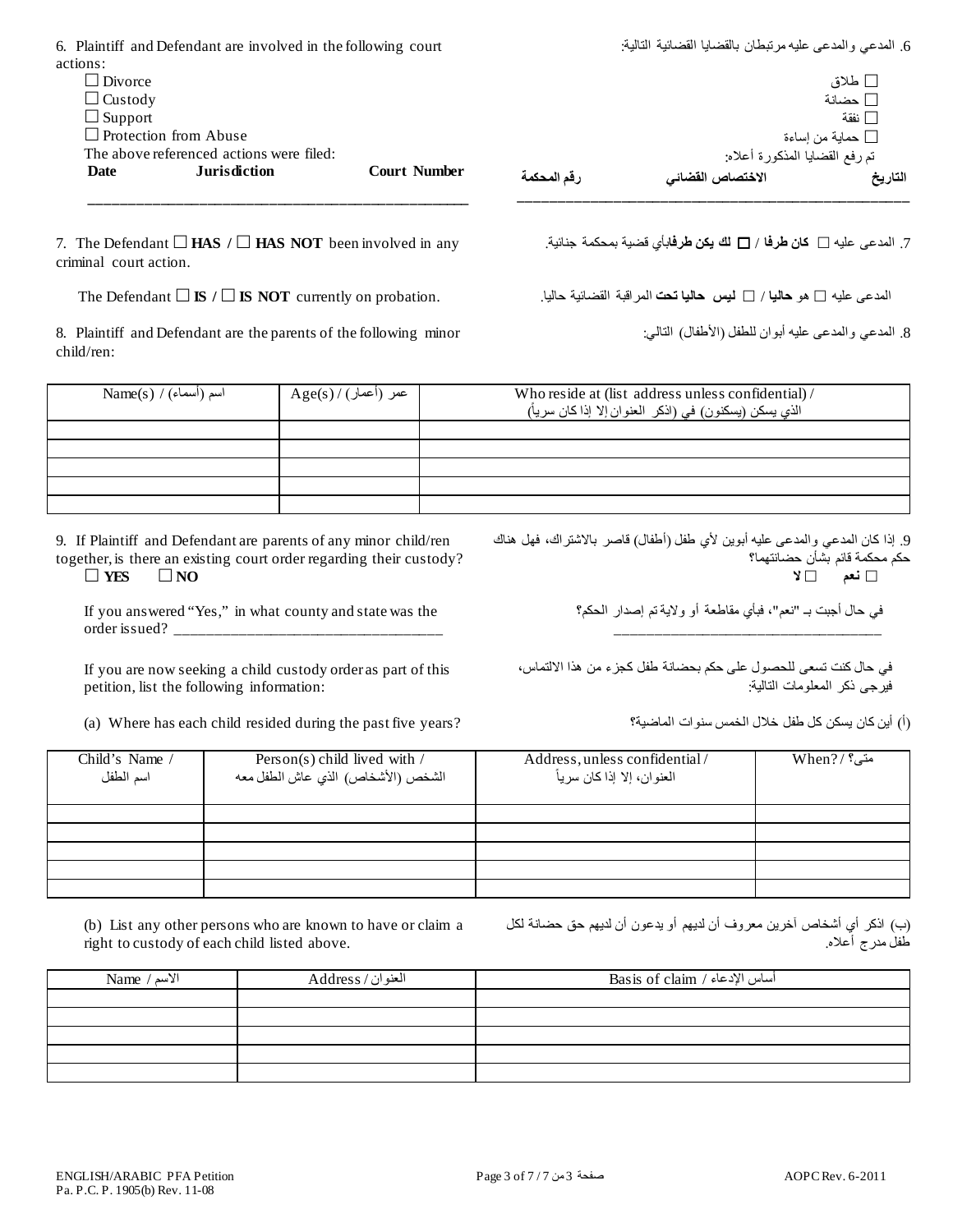|         | $Name(s) / (e^{\frac{1}{2}})$ الأسماء)                                                                                                                                                                                                                                                                                                                                                                            |  | Plaintiff's Relationship to Child/ren /<br>علاقة المدعي مع الطفل (الأطفال)                                                                                                                                                                                                                                                                                                                 |           |
|---------|-------------------------------------------------------------------------------------------------------------------------------------------------------------------------------------------------------------------------------------------------------------------------------------------------------------------------------------------------------------------------------------------------------------------|--|--------------------------------------------------------------------------------------------------------------------------------------------------------------------------------------------------------------------------------------------------------------------------------------------------------------------------------------------------------------------------------------------|-----------|
|         |                                                                                                                                                                                                                                                                                                                                                                                                                   |  |                                                                                                                                                                                                                                                                                                                                                                                            |           |
|         |                                                                                                                                                                                                                                                                                                                                                                                                                   |  |                                                                                                                                                                                                                                                                                                                                                                                            |           |
|         | 11. The facts of the most recent incident of abuse are as follows:<br>abuse, threats, injury, incidents of stalking, medical treatment<br>sought, and/or calls to law enforcement:                                                                                                                                                                                                                                |  | 11. وقائع حادثة الإساءة الأحدث عهداً هي كالتالي:<br>المكان:<br>جسدية، حوادث تعقَّب (اللحاق بك خلسة)، طلب العلاج الطبي، و/أو الاتصالات<br>المهاتفة بالشرطة:                                                                                                                                                                                                                                 |           |
|         | 12. If Defendant has committed prior acts of abuse against<br>Plaintiff or the minor child/ren, describe these prior<br>incidents, including any threats, injuries, or incidents of<br>stalking, and indicate approximately when such acts of abuse<br>occurred.                                                                                                                                                  |  | 12 . في حال ارتكب المدعى عليه أعمال إساءة سابقة ضد المدعى أو الطفل<br>(الأطفال) القاصر ، صف هذه الأعمال السابقة، بما في ذلك أي تهديدات أو<br>اُِصابات أو حوادث تعقّب، واذكر متى تقريباً حدثت ۚ هكذا أعمّال اِساءة.                                                                                                                                                                         |           |
| 13. (a) | Has Defendant used or threatened to use any firearms or<br>other weapons against Plaintiff or the minor child/ren? If<br>so, please describe the use or threatened use below and<br>list on Attachment A to Petition, which is incorporated<br>by reference into this petition, any firearms, other<br>weapons or ammunition Defendant used or threatened to<br>use against Plaintiff and/or the minor child/ren: |  | هل استعمل المدعى عليه أو هدد باستعمال أي أسلحة نارية أو أسلحة<br>أخرى ضد المدعى أو الطفل (الأطفال) القاصر؟ في حال قام المدعى<br>عليه بذلك، برجي وصف استعمال أو التهديد باستعمال السلاح أدناه واذكر<br>في ملحق الالتماس أ، المدرج بالإشارة في هذا الالتماس، أي أسلحة نارية<br>أو أسلحة أخرى أو ذخيرة قام باستخدامها المدعى عليه أو هدد باستخدامها<br>ضد المدعى و/أو الطفل (الأطفال) القاصر: | $(1)$ .13 |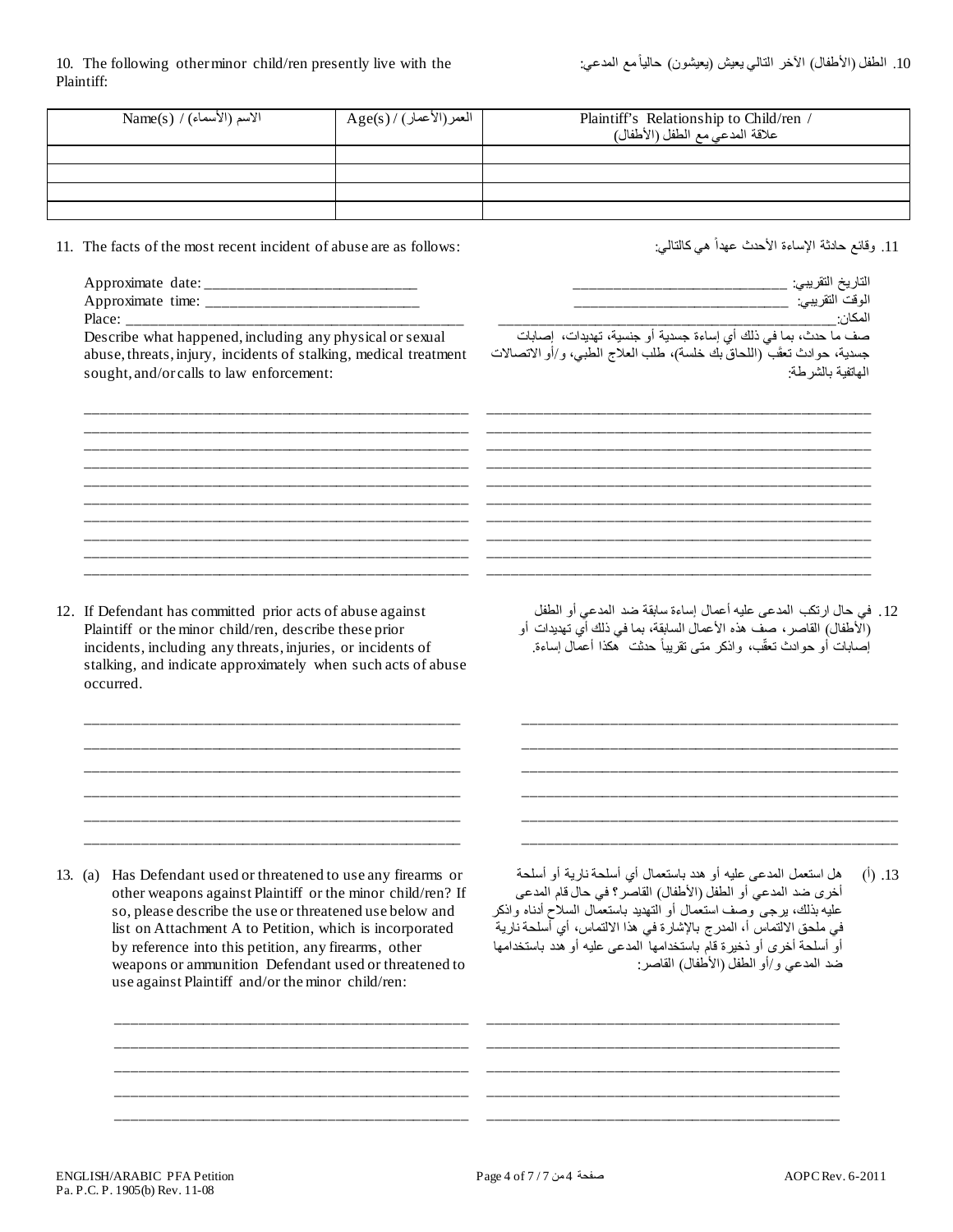(b) Other than the firearms, other weapons, or ammunition Defendant used or threatened to use against Petitioner or the minor child/ren, does Defendant, to the best of your knowledge or belief own or possess any additional firearm, other weapon, ammunition or any firearm license?

 $\Box$  Yes  $\Box$  No

- (c) If the answer to (b) above is "yes," list any additional firearm, other weapon, or ammunition owned by or in the possession of Defendant on Attachment A to Petition, which is incorporated by reference into this petition.
- (d) Plaintiff  $\Box$  **DOES** /  $\Box$  **DOES NOT** request that the court order Defendant to relinquish firearms, other weapons or ammunition listed on Attachment A to Petition. If Plaintiff does seek relinquishment, identify on Attachment A to Petition the firearms, other weapons, and ammunition Plaintiff requests the court to order Defendant to relinquish.

14. The Pennsylvania State Police are to be provided a copy of the Protection Order.

15. There is an immediate and present danger of further abuse from Defendant.

CHECK THE FOLLOWING BOXES ONLY IF THEY APPLY TO YOUR CASE AND PROVIDE THE REQUESTED INFORMATION:

 $\Box$  Plaintiff is asking the Court to evict and exclude Defendant from the residence which is  $\Box$  **OWNED** /  $\Box$  **RENTED** in the name of

\_\_\_\_\_\_\_\_\_\_\_\_\_\_\_\_\_\_\_\_\_\_\_\_\_\_\_\_\_\_\_\_\_\_\_\_\_\_\_\_\_\_\_\_\_\_\_\_\_\_\_\_

located at: \_\_\_\_\_\_\_\_\_\_\_\_\_\_\_\_\_\_\_\_\_\_\_\_\_\_\_\_\_\_\_\_\_\_\_\_\_\_\_\_\_\_\_

 $\Box$  Defendant owes a duty of support to Plaintiff and/or the minor child/ren.

\_\_\_\_\_\_\_\_\_\_\_\_\_\_\_\_\_\_\_\_\_\_\_\_\_\_\_\_\_\_\_\_\_\_\_\_\_\_\_\_\_\_\_\_\_\_\_\_\_\_\_\_ \_\_\_\_\_\_\_\_\_\_\_\_\_\_\_\_\_\_\_\_\_\_\_\_\_\_\_\_\_\_\_\_\_\_\_\_\_\_\_\_\_\_\_\_\_\_\_\_\_\_\_\_

 $\Box$  Plaintiff has suffered out-of-pocket financial losses as a result of the abuse described above.

\_\_\_\_\_\_\_\_\_\_\_\_\_\_\_\_\_\_\_\_\_\_\_\_\_\_\_\_\_\_\_\_\_\_\_\_\_\_\_\_\_\_\_\_\_\_\_\_\_ \_\_\_\_\_\_\_\_\_\_\_\_\_\_\_\_\_\_\_\_\_\_\_\_\_\_\_\_\_\_\_\_\_\_\_\_\_\_\_\_\_\_\_\_\_\_\_\_\_

These losses are as follows:

FOR THE REASONS SET FORTH ABOVE, I REQUEST THAT THE COURT ENTER A TEMPORARY ORDER, AND AFTER A HEARING, A FINAL ORDER THAT WOULD DO THE FOLLOWING (CHECK ALL FORMS OF RELIEF REQUESTED):

(ب) ما عدا الأسلحة الناریة أو الأسلحة الأخرى أو الذخیرة التي استعملھا المدعى علیھ أو ھدد باستعمالھا ضد المدعي أو الطفل (الأطفال) القاصر، ھل یملك المدعى علیھ، حسب أفضل ما لدیك من معلومات أو حسب اعتقادك، أو یحوز إضافة إلى ما سبق أي سلاح ناري أو أسلحة أخرى أو ذخیرة أو أي رخصة لحیازة سلاح ناري؟

□نعم □لا

- (ج) إذا كانت الإجابة على السؤال (ب) أعلاه "نعم"، اذكر أي سلاح ناري أو سلاح آخر أو ذخیرة إضافیة یملكھا أو في حیازة المدعى علیھ في ملحق الالتماس أ، المدرج بالإشارة في ھذا الالتماس.
- (د) المدعي **یطلب** / **لا یطلب** أن تأمر المحكمة المدعى علیھ أن یقوم بتسلیم الأسلحة الناریة أو الأسلحة الأخرى أو الذخیرة المذكورة في ملحق الالتماس أ. في حال طلب المدعي تسلیم السلاح، یرجى التحدید في ملحق الالتماس أ الأسلحة الناریة والأسلحة الأخرى والذخیرة التي یطلب المدعي من المحكمة أن تأمر المدعى علیھ بتسلیمھا.

.14 یجب تزوید شرطة ولایة بنسلفانیا بنسخة من أمر الحمایة.

.15 ھناك خطر حالي وشیك بحدوث إساءة أخرى من المدعى علیھ.

ضع علامات على المربعات التالیة فقط إذا كانت تنطبق على قضیتك وقدّم المعلومات المطلوبة التالیة:

 المدعي یطلب من المحكمة أن تأمر المدعى علیھ بإخلاء المسكن وإبعاده عن المسكن الذي ھو **مملوك** / **َ مستأجر** باسم

\_\_\_\_\_\_\_\_\_\_\_\_\_\_\_\_\_\_\_\_\_\_\_\_\_\_\_\_\_\_\_\_\_\_\_\_\_\_\_\_\_\_\_\_\_\_\_\_\_\_\_\_

\_\_\_\_\_\_\_\_\_\_\_\_\_\_\_\_\_\_\_\_\_\_\_\_\_\_\_\_\_\_\_\_\_\_\_\_\_\_\_\_\_\_\_\_\_\_\_\_\_\_\_\_\_ \_\_\_\_\_\_\_\_\_\_\_\_\_\_\_\_\_\_\_\_\_\_\_\_\_\_\_\_\_\_\_\_\_\_\_\_\_\_\_\_\_\_\_\_\_\_\_\_\_\_\_\_\_

الواقع في: \_\_\_\_\_\_\_\_\_\_\_\_\_\_\_\_\_\_\_\_\_\_\_\_\_\_\_\_\_\_\_\_\_\_\_\_\_\_\_\_\_\_\_\_\_\_

المدعى علیھ مدین بدفع نفقة إلى المدعي و/أو الطفل (الأطفال) القاصر.

تكبد المدعي خسائر مالیة وخسائر أخرى بفعل الإساءة الموصوفة أعلاه.

\_\_\_\_\_\_\_\_\_\_\_\_\_\_\_\_\_\_\_\_\_\_\_\_\_\_\_\_\_\_\_\_\_\_\_\_\_\_\_\_\_\_\_\_\_\_\_\_\_\_\_\_ \_\_\_\_\_\_\_\_\_\_\_\_\_\_\_\_\_\_\_\_\_\_\_\_\_\_\_\_\_\_\_\_\_\_\_\_\_\_\_\_\_\_\_\_\_\_\_\_\_\_\_\_

|  |  |  | - 20 | ٠N<br>1. A. VA |  |
|--|--|--|------|----------------|--|
|--|--|--|------|----------------|--|

**،ً وبعد جلسة للأسباب الموضحة أعلاه، أطلب أن تصدر المحكمة أمراً مؤقتا ً نھائیاًلتحقیق ما یلي(ضع علامة على كل أشكال الإنصاف الاستماع، أمرا المطلوبة):**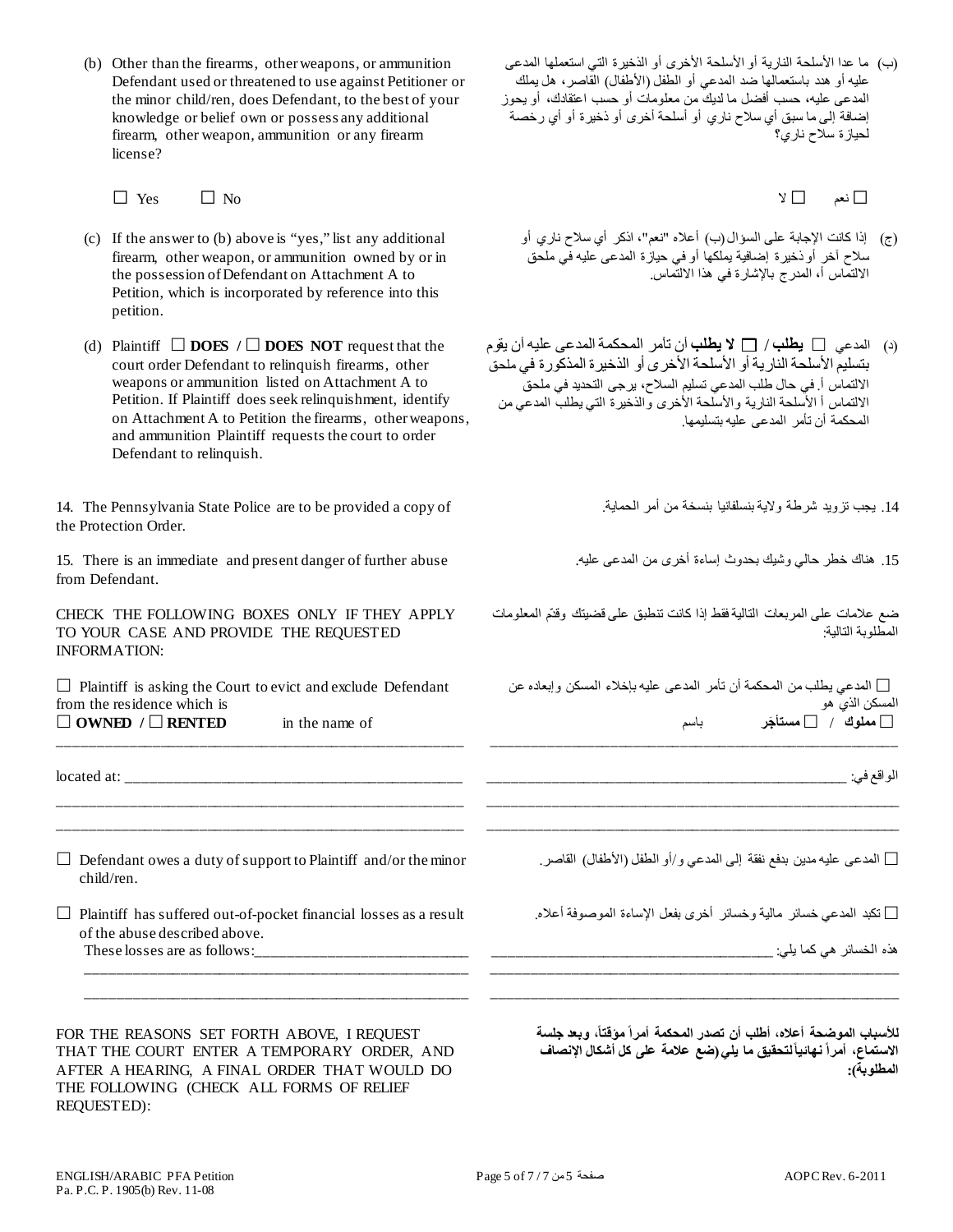$\Box$  A. Restrain the Defendant from abusing, threatening, harassing and/or stalking Plaintiff and/or the minor child/ren in any place where Plaintiff and/or the children may be found.

 $\Box$  B. Evict/exclude the Defendant from Plaintiff's residence and prohibit Defendant from attempting to enter any temporary or permanent residence of Plaintiff.

 $\Box$  C. Require Defendant to provide Plaintiff and/or the minor child/ren with other suitable housing.

 $\Box$  D. Award Plaintiff temporary physical and legal custody of the minor child/ren and place the following restrictions on contact between Defendant and the child/ren.

\_\_\_\_\_\_\_\_\_\_\_\_\_\_\_\_\_\_\_\_\_\_\_\_\_\_\_\_\_\_\_\_\_\_\_\_\_\_\_\_\_\_\_\_\_\_\_\_\_\_\_\_ \_\_\_\_\_\_\_\_\_\_\_\_\_\_\_\_\_\_\_\_\_\_\_\_\_\_\_\_\_\_\_\_\_\_\_\_\_\_\_\_\_\_\_\_\_\_\_\_\_\_\_\_ \_\_\_\_\_\_\_\_\_\_\_\_\_\_\_\_\_\_\_\_\_\_\_\_\_\_\_\_\_\_\_\_\_\_\_\_\_\_\_\_\_\_\_\_\_\_\_\_\_\_\_\_ \_\_\_\_\_\_\_\_\_\_\_\_\_\_\_\_\_\_\_\_\_\_\_\_\_\_\_\_\_\_\_\_\_\_\_\_\_\_\_\_\_\_\_\_\_\_\_\_\_\_\_\_

 $\Box$  E. Prohibit Defendant from having any contact with Plaintiff and/or the minor child/ren, either in person, by telephone, or in writing, personally or through third persons, including but not limited to any contact at Plaintiff's school, business or place of employment, except as the court may find necessary with respect to partial custody and/or visitation with the minor child/ren.

 $\Box$  F. Prohibit Defendant from having any contact with Plaintiff's relatives and Plaintiff's child/ren listed in this Petition, except as the court may find necessary with respect to partial custody and/or visitation with minor child/ren. The following persons are Plaintiff's relatives or family and household members that Plaintiff believes require protection from stalking and harassment by Defendant.

ّب المدعي و/أو أ. منع المدعى علیھ من إساءة و/أو تھدید و/أو مضایقة و/أو تعق الطفل (الأطفال) القاصر في أي مكان قد یتواجد فیھ المدعي و/أو الأطفال.

ب. طرد/إبعاد المدعى عليه من مسكن المدعي ومنع المدعى عليه من محاولة  $\Box$ دخول أي مسكن مؤقت أو دائم للمدعي.

 ج. أمر المدعى علیھ بتزوید المدعي و/أو الطفل (الأطفال) القاصر بمسكن آخر مناسب.

 د. منح المدعي حضانة جسدیة وقضائیة مؤقتة للطفل (أطفال) القاصر ووضع القیود التالیة على الاتصال بین المدعى علیھ والطفل (الأطفال).

\_\_\_\_\_\_\_\_\_\_\_\_\_\_\_\_\_\_\_\_\_\_\_\_\_\_\_\_\_\_\_\_\_\_\_\_\_\_\_\_\_\_\_\_\_\_\_\_\_\_\_\_\_ \_\_\_\_\_\_\_\_\_\_\_\_\_\_\_\_\_\_\_\_\_\_\_\_\_\_\_\_\_\_\_\_\_\_\_\_\_\_\_\_\_\_\_\_\_\_\_\_\_\_\_\_\_ \_\_\_\_\_\_\_\_\_\_\_\_\_\_\_\_\_\_\_\_\_\_\_\_\_\_\_\_\_\_\_\_\_\_\_\_\_\_\_\_\_\_\_\_\_\_\_\_\_\_\_\_\_ \_\_\_\_\_\_\_\_\_\_\_\_\_\_\_\_\_\_\_\_\_\_\_\_\_\_\_\_\_\_\_\_\_\_\_\_\_\_\_\_\_\_\_\_\_\_\_\_\_\_\_\_\_

 ھـ. منع المدعى علیھ من أي اتصال بالمدعي و/أو الطفل (الأطفال) القاصر، سواء كان ذلك بشَّخصه أو هاتفياً أو كَتابة، شخصياً أو من خلال أطراف ثالثة، بما في ذلك، على سبیل المثال ولیس الحصر، أي اتصال في مدرسة المدعي أو عملھ أو مكان وظیفتھ، باستثناء ما قد تراه المحكمة ضروریا فیما یتعلق بالحضانة الجزئیة و/أو حق زیارة الأطفال القاصرین.

 و. منع المدعي من أي اتصال بأقارب المدعي وطفل (أطفال) المدعي المذكور (المذكورين) في هذا الالتماس، ما عدا ما تراه المُحكمة لازماً فيما يتعلق بالحضانة الجزئیة و/أو حق زیارة الأطفال القاصرین. الأشخاص التالیین ھم أقارب المدعي أو عائلته وأفراد عائلته التي يعتقد المدعي بأنهم بحاجة إلى حماية من تعقّب المدعى عليه لھم و مضایقتھم.

| $Name / w$ الأسم | العنوان/ Address | / Relationship to Plaintiff<br>المعلاقة بالمدعى |
|------------------|------------------|-------------------------------------------------|
|                  |                  |                                                 |
|                  |                  |                                                 |
|                  |                  |                                                 |
|                  |                  |                                                 |

 $\Box$  G. Order Defendant to temporarily relinquish some or all of the firearms, other weapons, and/or ammunition listed on Attachment A to Petition and any firearm license to the sheriff of this county and/or prohibit Defendant from transferring, acquiring or possessing some or all firearms for the duration of the order.

 $\Box$  H. Order Defendant to pay temporary support for Plaintiff and/or the minor child/ren, including medical support and payment of the rent or mortgage on the residence.

 $\Box$  I. Direct Defendant to pay Plaintiff for the reasonable financial losses suffered as the result of the abuse, to be determined at the hearing.

 $\Box$  J. Order Defendant to pay the costs of this action, including filing and service fees.

 ز. أمر المدعى علیھ بالتسلیم المؤقت لبعض أو جمیع الأسلحة الناریة و/أو الأسلحة الأخرى و/أو الذخیرة المذكورة في ملحق الالتماس أ وأي رخصة لحیازة سلاح ناري إلى شریف ھذه المقاطعة و/أو منع المدعى علیھ من نقل أو اقتناء أو حیازة بعض أو جمیع الأسلحة الناریة طوال مدة أمر المحكمة.

 ح. أمر المدعى علیھ بدفع نفقة مؤقتة للمدعي و/أو الطفل (الأطفال) القاصر، بما في ذلك، النفقة الطبیة ودفع إیجار المسكن أو الرھن العقاري الخاص بالمسكن.

ط. أمر المدعى علیه بتعویض خسائر المدعى المالیة المعقولـة التي تكبدها كنتیجة  $\Box$ للإساءة، على أن یتم تحدیدھا في جلسة الاستماع.

ي. أمر المدعى عليه بدفع تكالیف هذه الإجراءات القضائیة، بما في ذلك رسوم  $\Box$ رفع القضیة وتسلیم أوراق المحكمة.